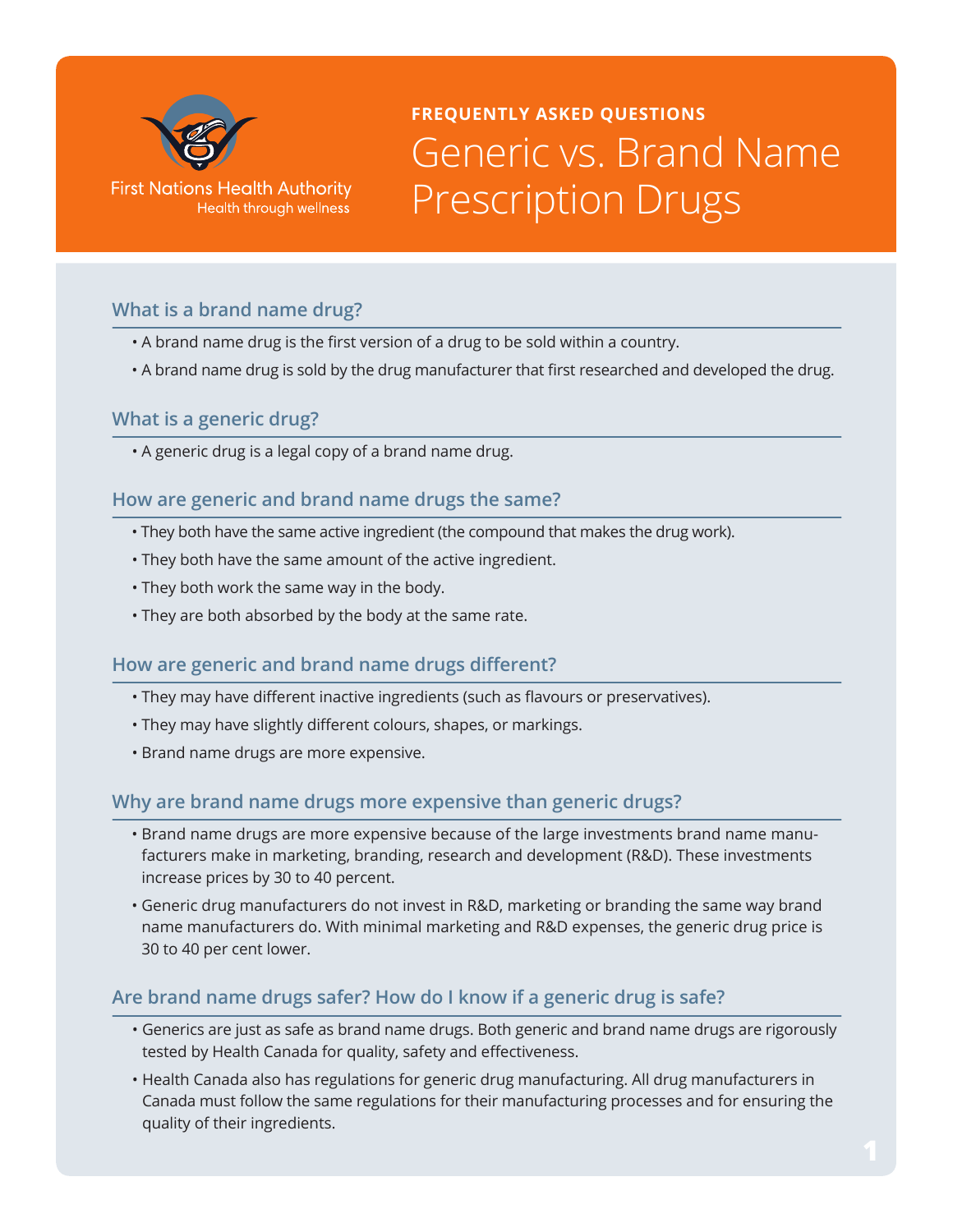# **Are generic drugs as effective as brand name drugs?**

Yes. Health Canada reviews and approves all drugs before they can be sold in Canada. For generic drugs, studies must show that generic drug formulations have been thoroughly tested to ensure the same rate and extent of absorption by the body as brand name drugs. Testing also proves that the active ingredient reaches the same concentration in the blood in the same amount of time as the brand name drug.

## **Are generic drugs as good as brand name drugs?**

Yes. Generic drugs are high-quality medicine. A generic drug is a legal copy of the brand name drug.

#### **Do generic drugs contain the same medicine as brand name drugs?**

Yes. Both generic and brand name drugs contain the same active medicinal ingredients.

#### **How are drugs researched and approved for sale in Canada?**

A brand name drug manufacturer spends many years researching and developing a new drug before it can be approved for sale in Canada. The drug manufacturer applies for a patent on the drug so that no other company can manufacture or sell it.

Once it has a patent, the brand name manufacturer makes large investments in marketing and branding campaigns to sell its new drug. When the patent expires (usually after ten years), all other drug manufacturers are legally allowed to make copies of the brand name drug and sell it as a 'generic drug'.

#### **Are generic drugs given to BC First Nations more often?**

No.

- The same generic and brand name drugs are prescribed for the same conditions to both First Nations and non-First Nations individuals.
- The FNHA prescription drug list is similar to the BC Pharmacare prescription drug list that is mandated for all citizens of BC.
- Generic drugs are commonly used by all Canadians. Prescriptions in Canada are usually filled with generic drugs if they are available.

#### **Since transfer, has FNHA made changes to generic or brand name coverage?**

No. BC First Nations receive the same proportion of generic and brand names drugs as before transfer. Most drug plans – including Pharmacare, Veterans and NIHB – switch coverage to the generic version of a drug once the patent on the brand name drug has expired.

#### **Why are there changes in generic brand coverage?**

Each year in April, BC Pharmacare selects which generic brands it will cover based on price and the ability to supply all BC residents (and prevent drug shortages). Pharmacies often switch the generic brands they carry in the spring because of this change in BC Pharmacare coverage.